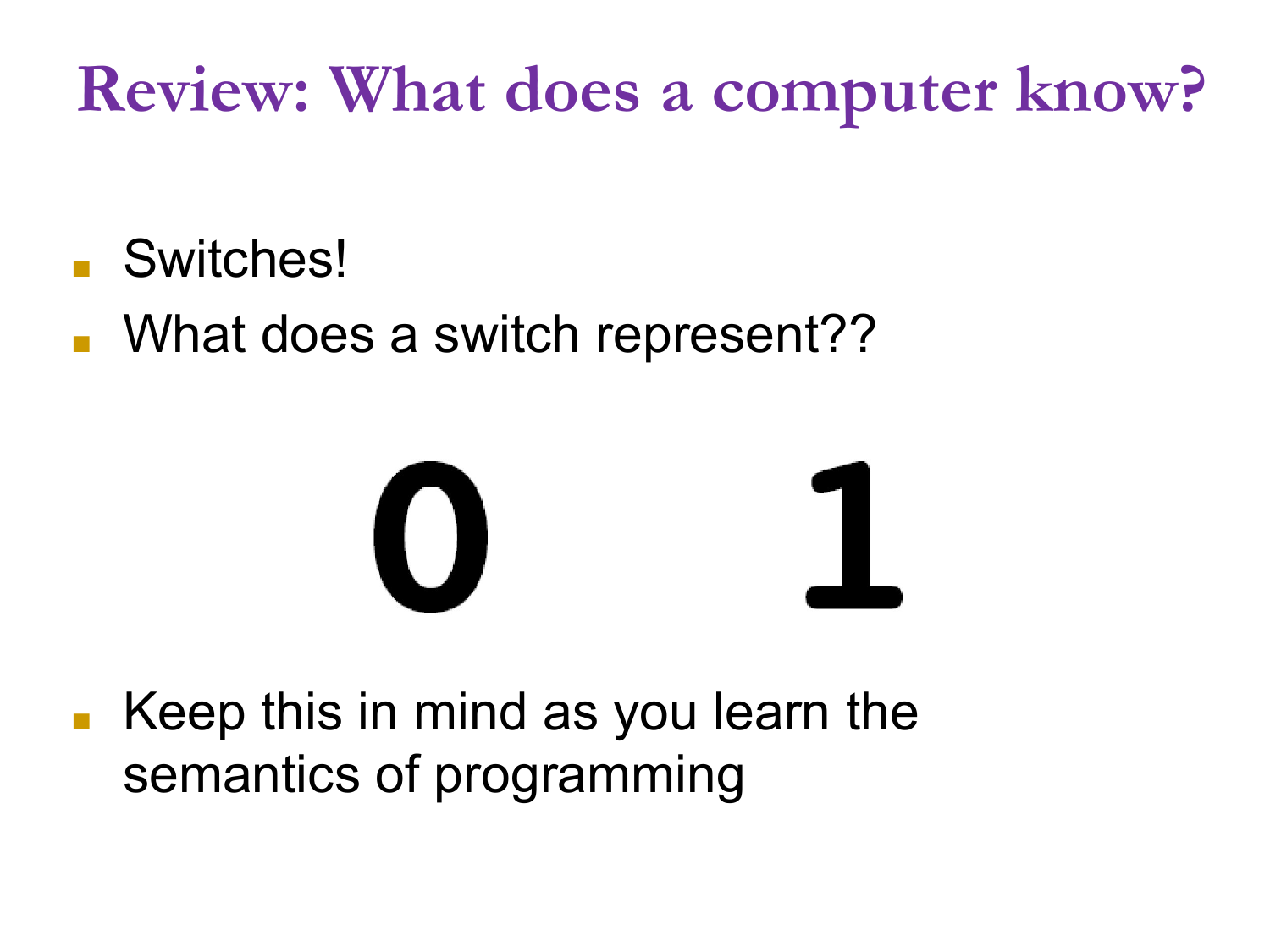### **Visualizing Memory**



∙ Thus, while we might visualize the computer with all sorts of data in the memory slots…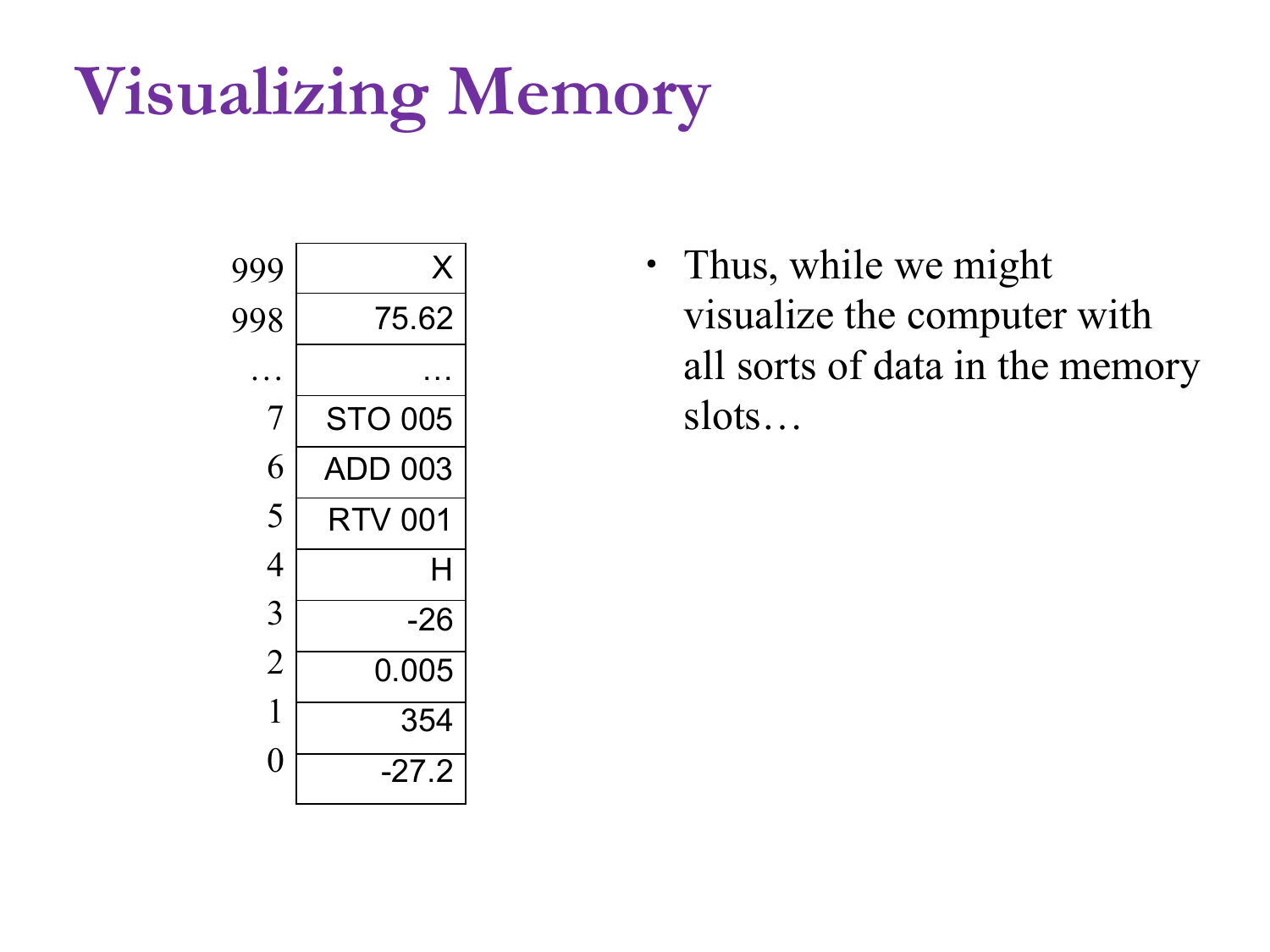### **Visualizing Memory**

#### **• ... It really consists of an arrangement of 1s** and 0s

| Cell<br>- 7            |   |   | Ü            |   |   |   |   | 0 |   |   |   |   |   | 1 | 0 | 1 |
|------------------------|---|---|--------------|---|---|---|---|---|---|---|---|---|---|---|---|---|
| Cell<br>6              | 1 | 0 | $\mathbf{1}$ | 1 | 0 |   |   |   |   | 1 |   | 0 | 1 | 1 |   | 1 |
| Cell<br>- 5            | 1 |   |              |   |   |   |   |   | 0 | 1 |   |   |   | 0 |   |   |
| Cell<br>$\overline{4}$ | 1 | 0 | 1            | 1 | 1 | 0 |   |   |   | 1 |   |   | 0 | 1 |   | 1 |
| Cell<br>- 3            | 1 |   | 1            | 0 | 1 | 1 |   | 1 | 1 | 0 | 1 |   | 1 | 1 | 1 | 1 |
| Cell<br>-2             | 0 |   | $\mathbf{1}$ | 1 |   | 1 | 0 | 1 |   | 1 | 0 | 1 | 1 | 1 | 0 | 1 |
| Cell<br>$\overline{1}$ | 1 |   | 1            | 0 | 1 |   |   | 1 |   | 1 |   |   | 1 | 0 | 1 | 1 |
| Cell<br>$\Omega$       | 1 |   | 1            | 0 | 1 | 1 | 0 | 1 |   | 1 |   |   | 1 | 1 |   | O |
|                        |   |   |              |   |   |   |   |   |   |   |   |   |   |   |   |   |

**[FIGURE 1.2]** A model of computer memory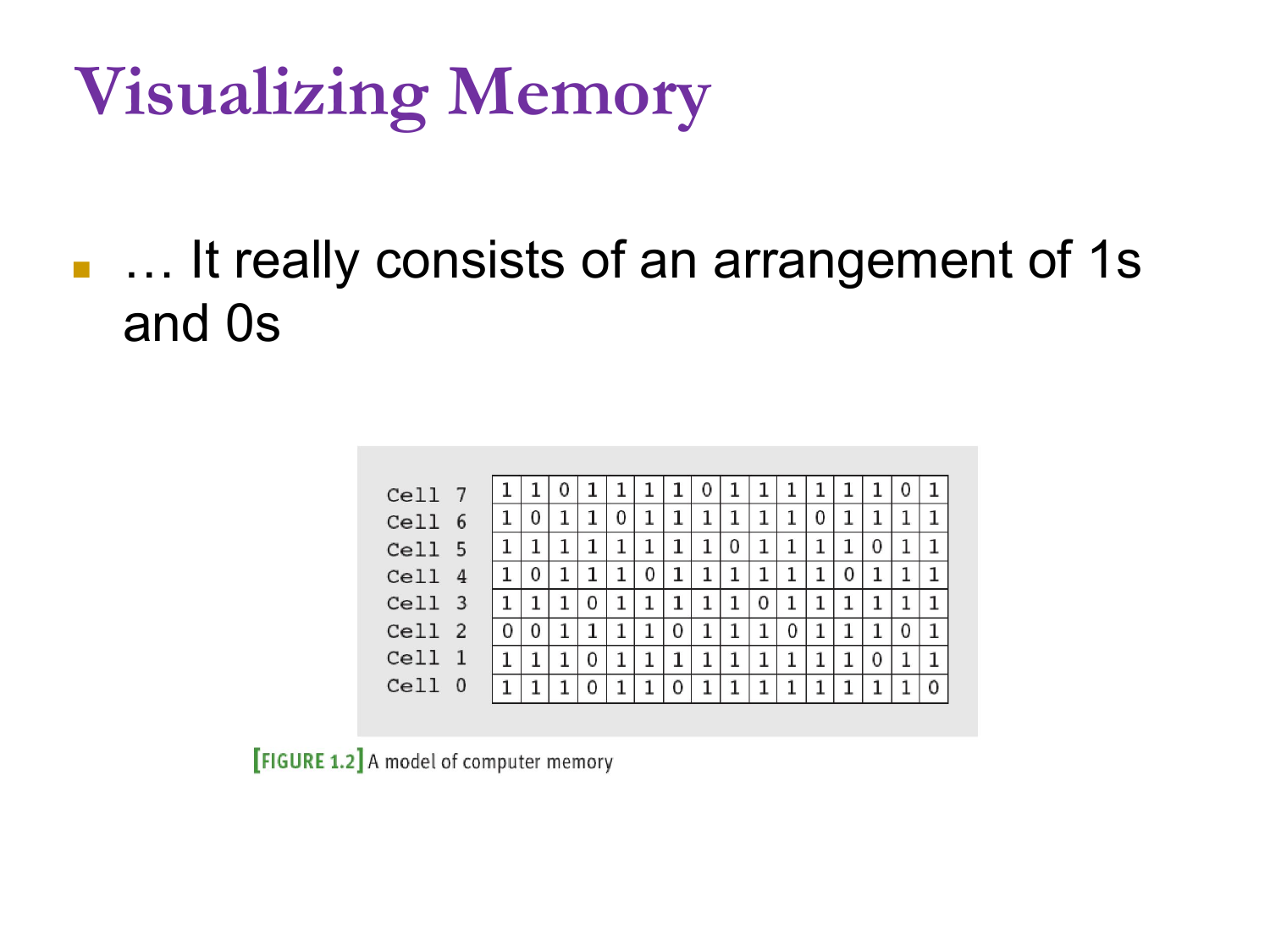# **Visualizing Memory**

- So…what does having a 32-bit computer mean?
	- ❑ 64-bit computer?
- Notice that they are multiples of 8...the byte!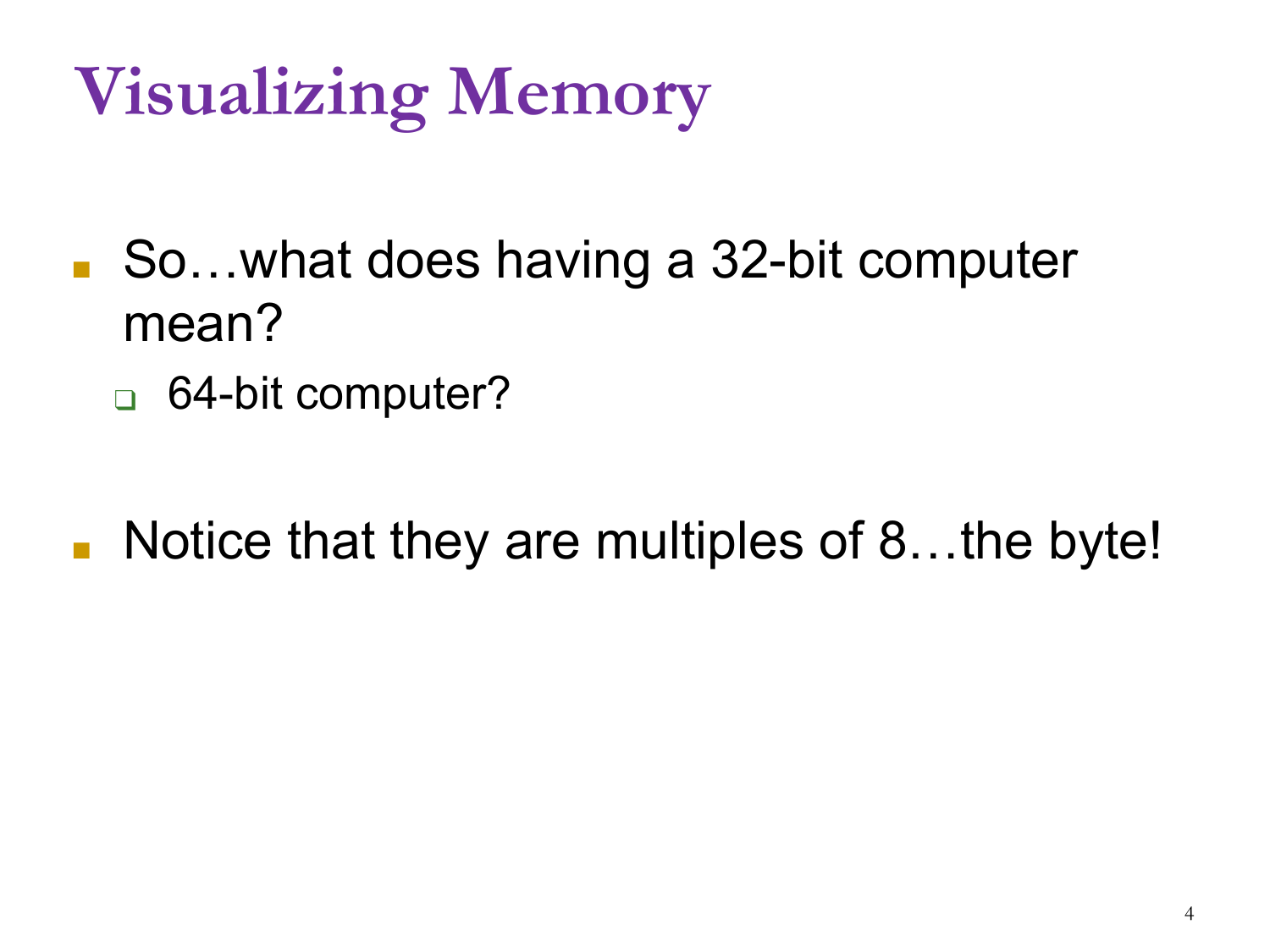# **Computer Units**

- **The Bit (Binary Digit)** one digit that is either a 1 or a 0
- $\blacksquare$  A Byte 8 bits
	- ❑ When we reserve memory for our programs, they will be in multiples of 8 bits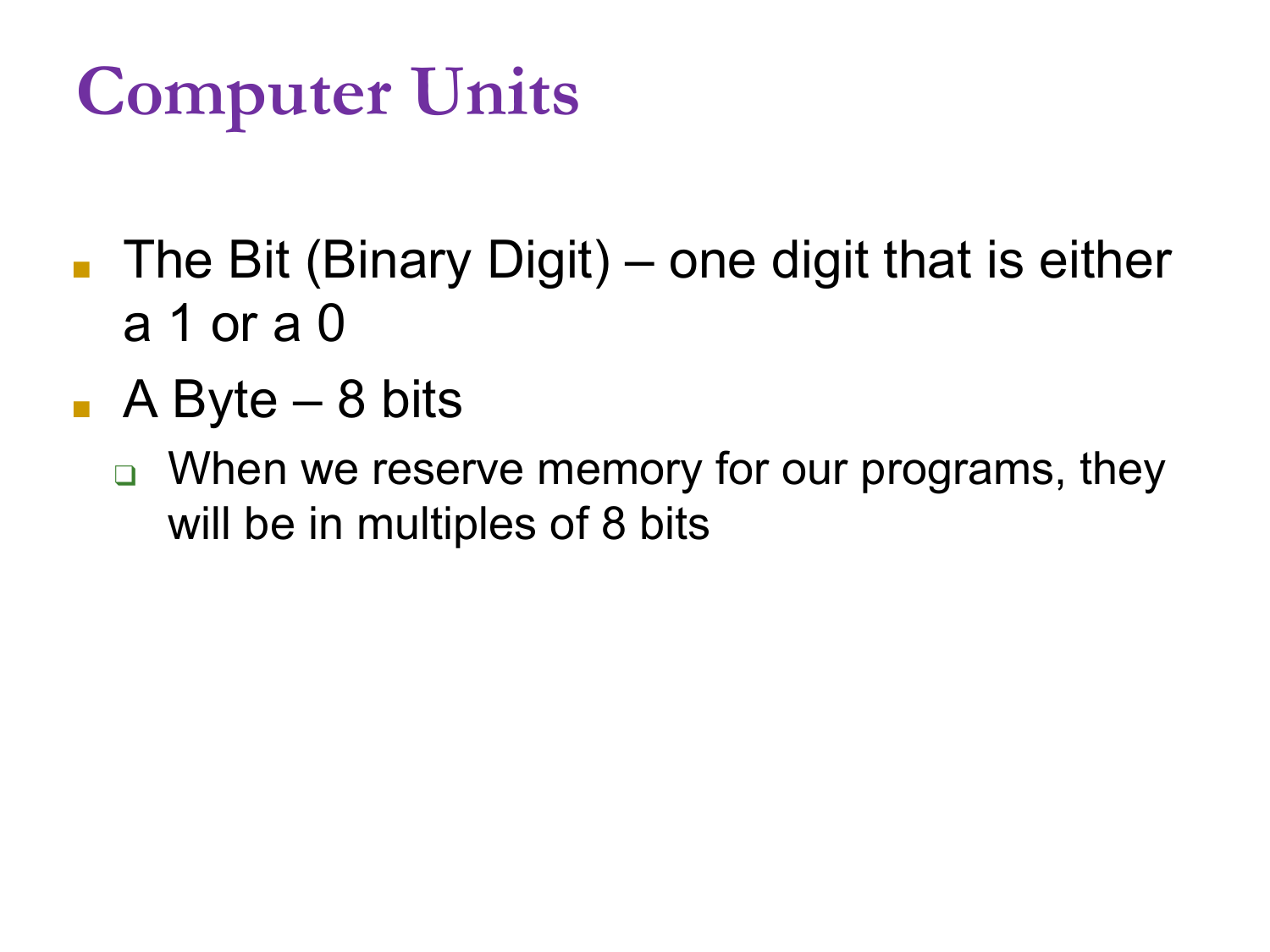### **How big is a byte?**

**If a byte is 8 bits, how big is that?** 

- How many different numbers are stored in a byte?
	- ❑ 2 8 = 256 possible *permutations*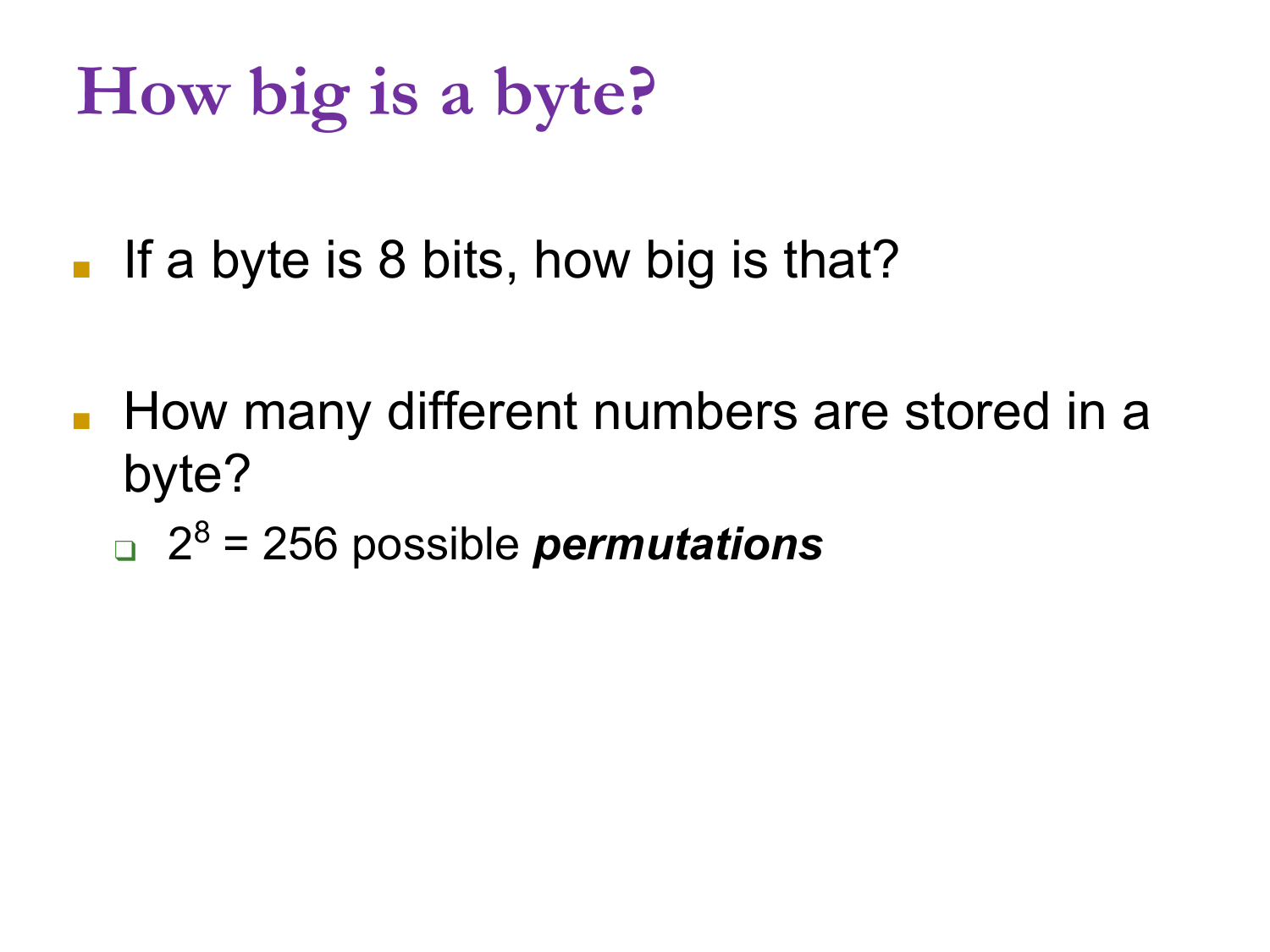## **Larger Units of Measure**

- $\blacksquare$  2<sup>10</sup> bytes = 1024 bytes = 1KB (1 Kilobyte)
- $\text{P}$  2<sup>10</sup> KB = 1024 KB = 1 MB (1 Megabyte)
- $\blacksquare$  2<sup>10</sup> MB = 1024 MB = 1 GB (1 Gigabyte)  $2^{10}$  GB = 1024 GB = 1 TB (1 Terabyte)
- Know what comes next?
- Lets say we have 2MB. How many bytes is that?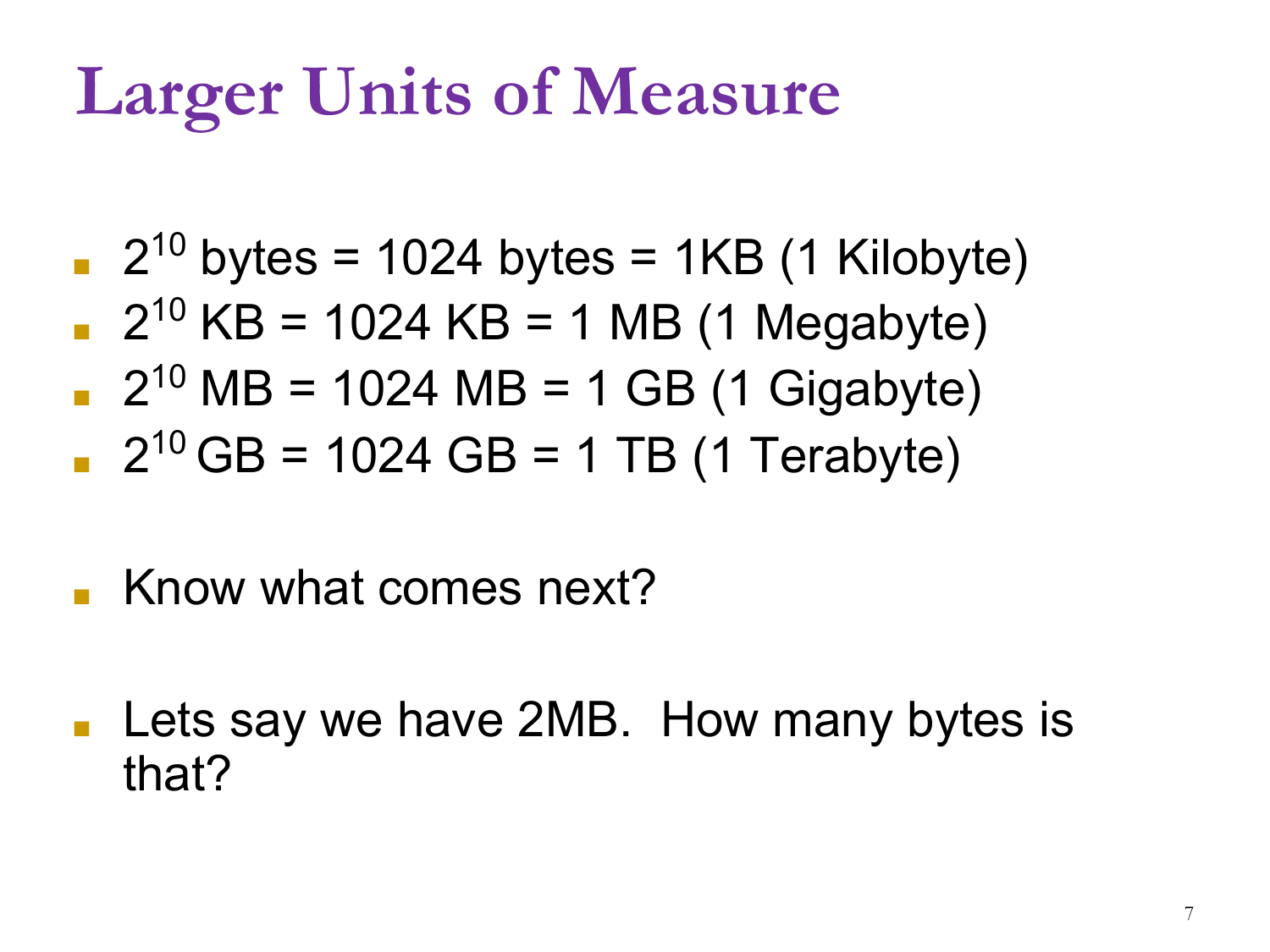## **But we are still missing something**

■ How does the computer translate from groups of 0's and 1's to something more meaningful?

Binary number system!

❑ For today, we will talk about how binary numbers are translated into *unsigned integers*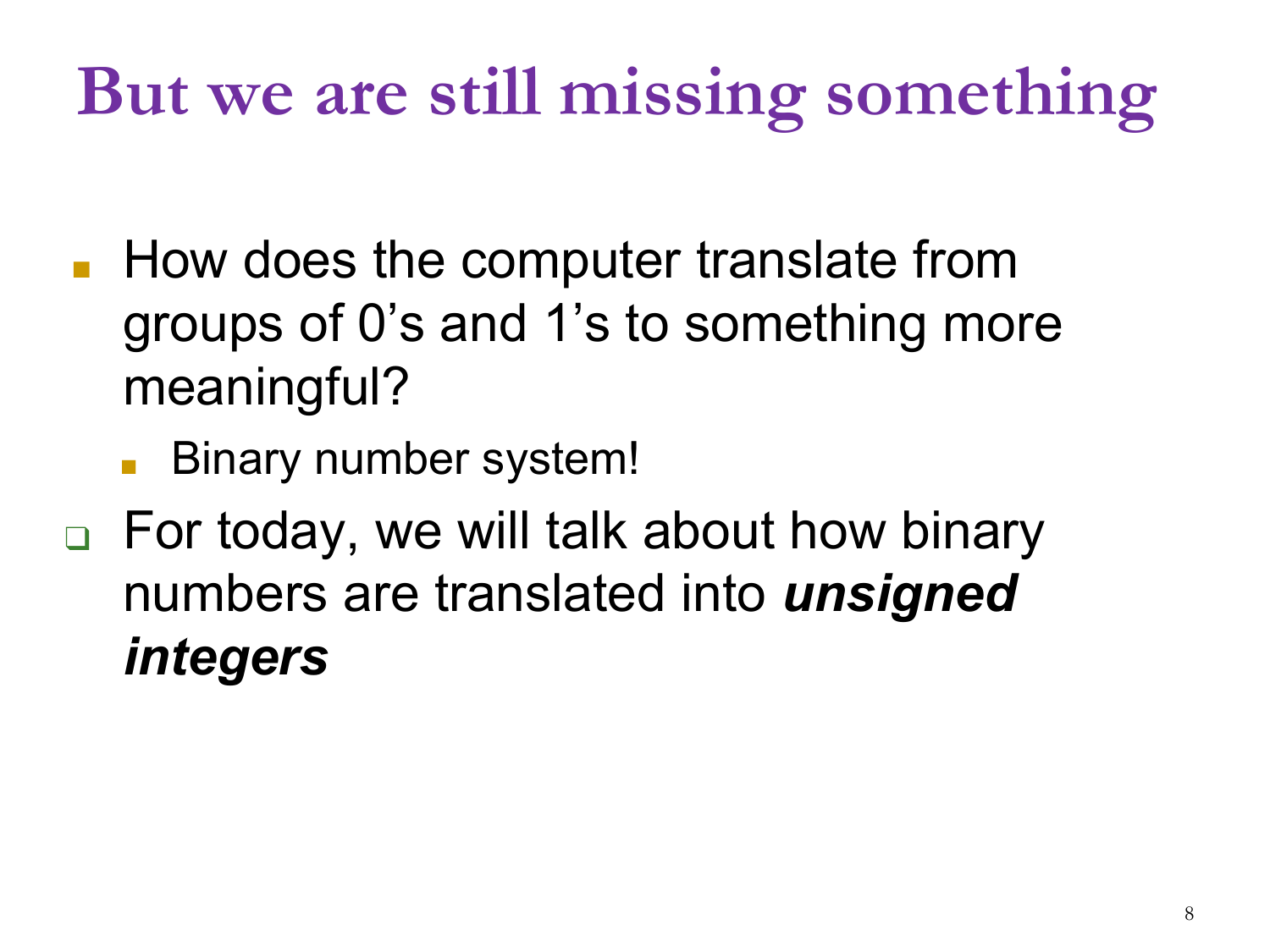## **Binary Numbers**

- The "switch" nature of transistors make storing numbers in binary a natural fit.
- Binary is a change of base for our number system, base 2
- In a number, its position represents powers of  $\mathcal{P}$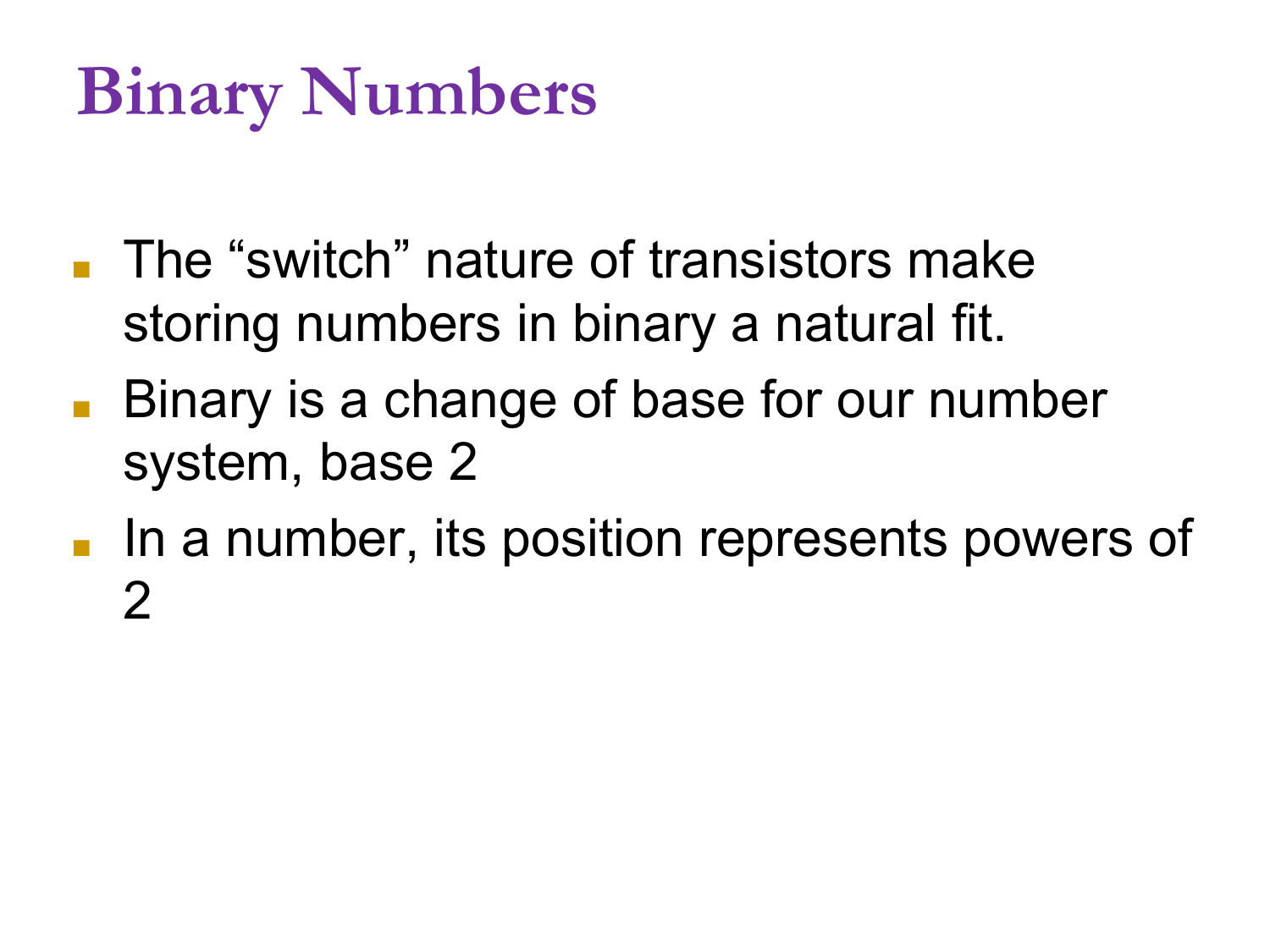### **Numeric representation**

- We usually work with decimal numbers with digits from 0 to 9 and powers of 10  $7313 = (7 * 1000 + 3 * 100 + 1 * 10 + 3 * 1)$ Or  $(7 * 10^3 + 3 * 10^2 + 1 * 10^1 + 3 * 10^0)$
- The binary number system uses digits 0 and 1 and powers of 2

 $0101 = (0 * 8 + 1 * 4 + 0 * 2 + 1 * 1)$ Or  $(0 * 2^3 + 1 * 2^2 + 0 * 2^1 + 1 * 2^0)$  $= 5$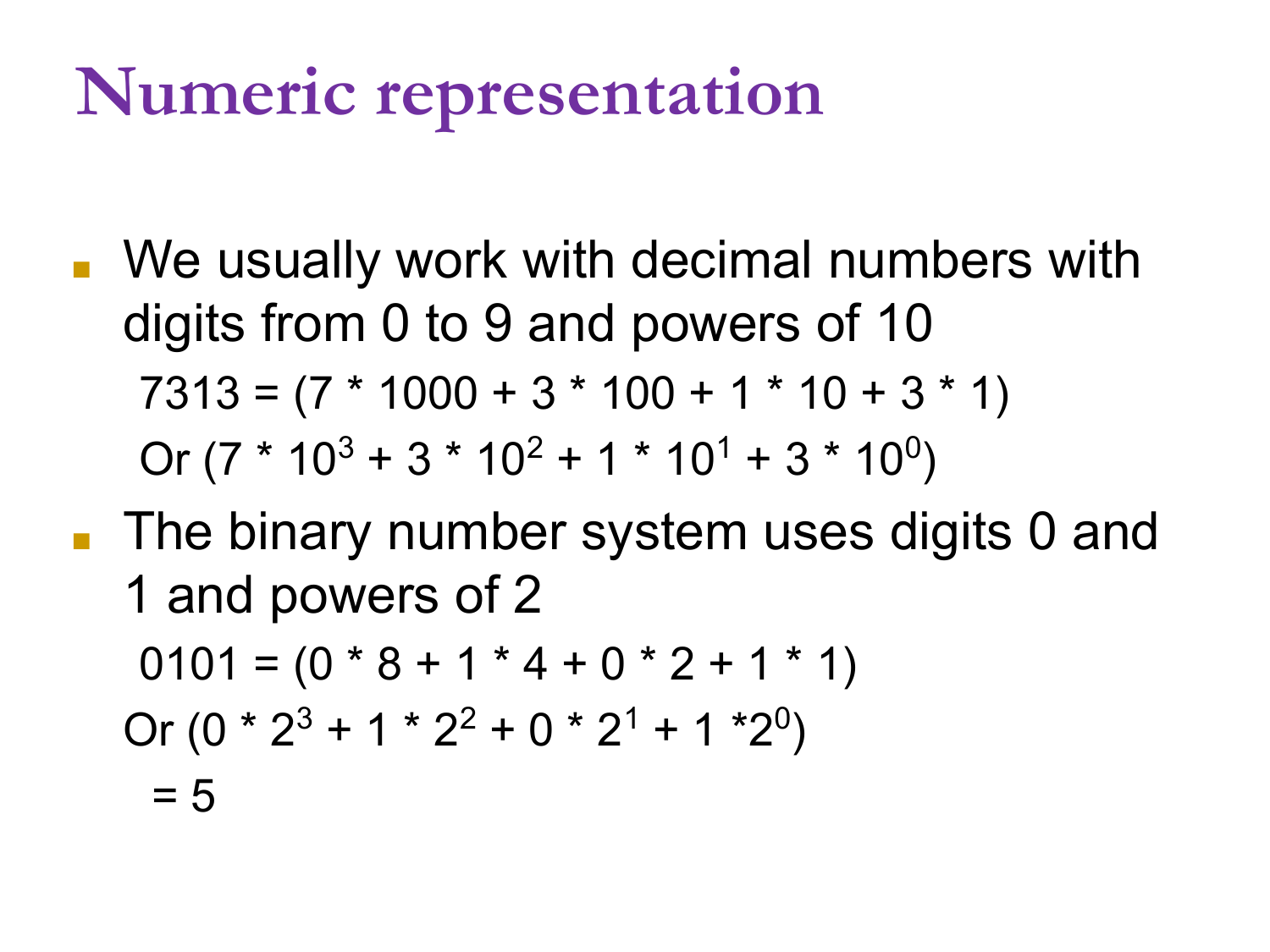# **Thinking about this…**

- A *nibble* is half a byte
	- ❑ 0110 is one example
- How many numbers can a nibble store?

■ Which numbers can a nibble store? ❑ Largest nibble/smallest nibble?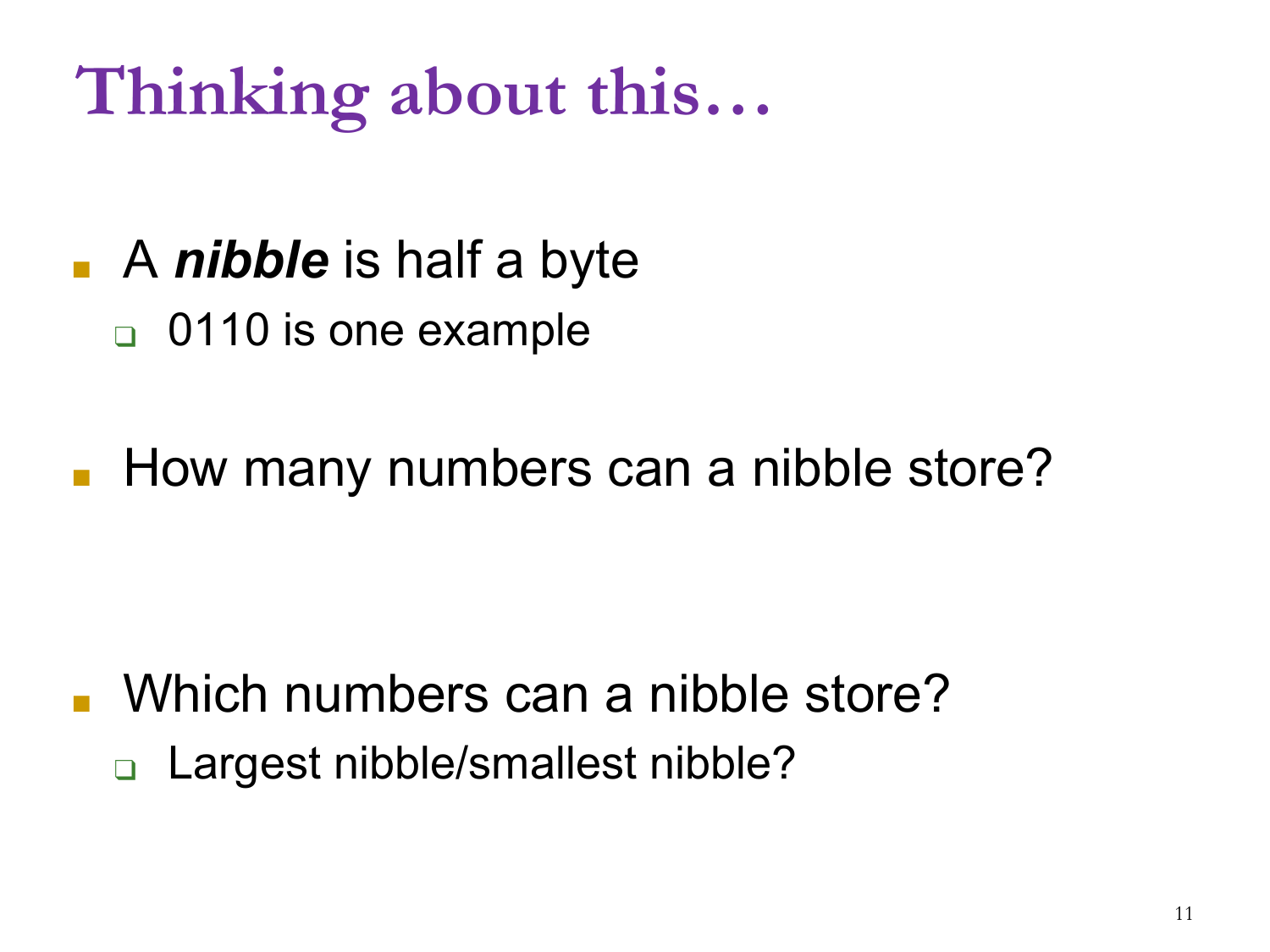#### **Your turn #1**

■ What unsigned decimal numbers are represented by the following binary numbers? Example: 00000101 = 5

01000100 00001101 10110011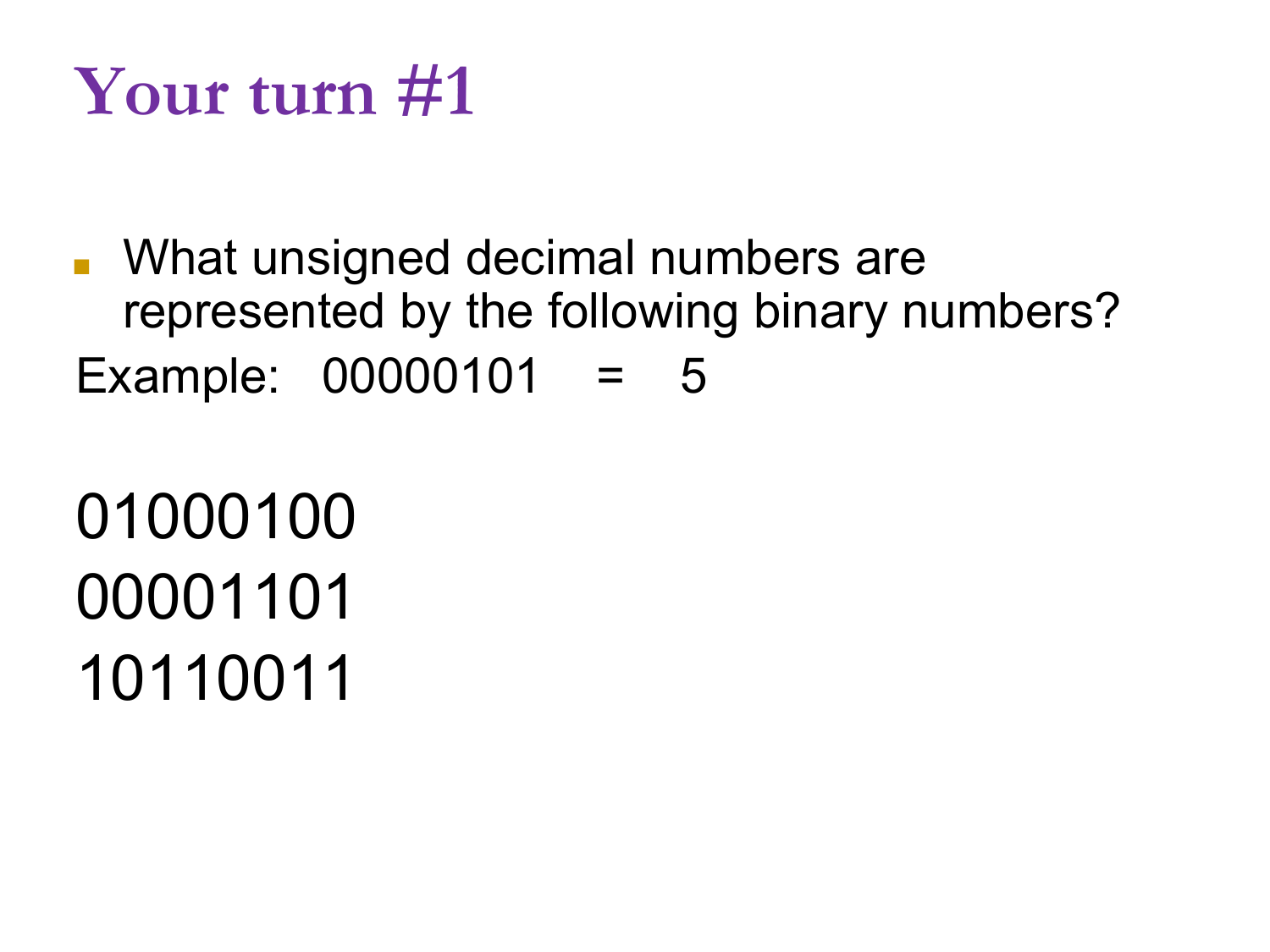#### **Your turn #2**

■ How would you write the following numbers in binary? Example:  $14 = 8 + 4 + 2$  -> 00001110

3 121 143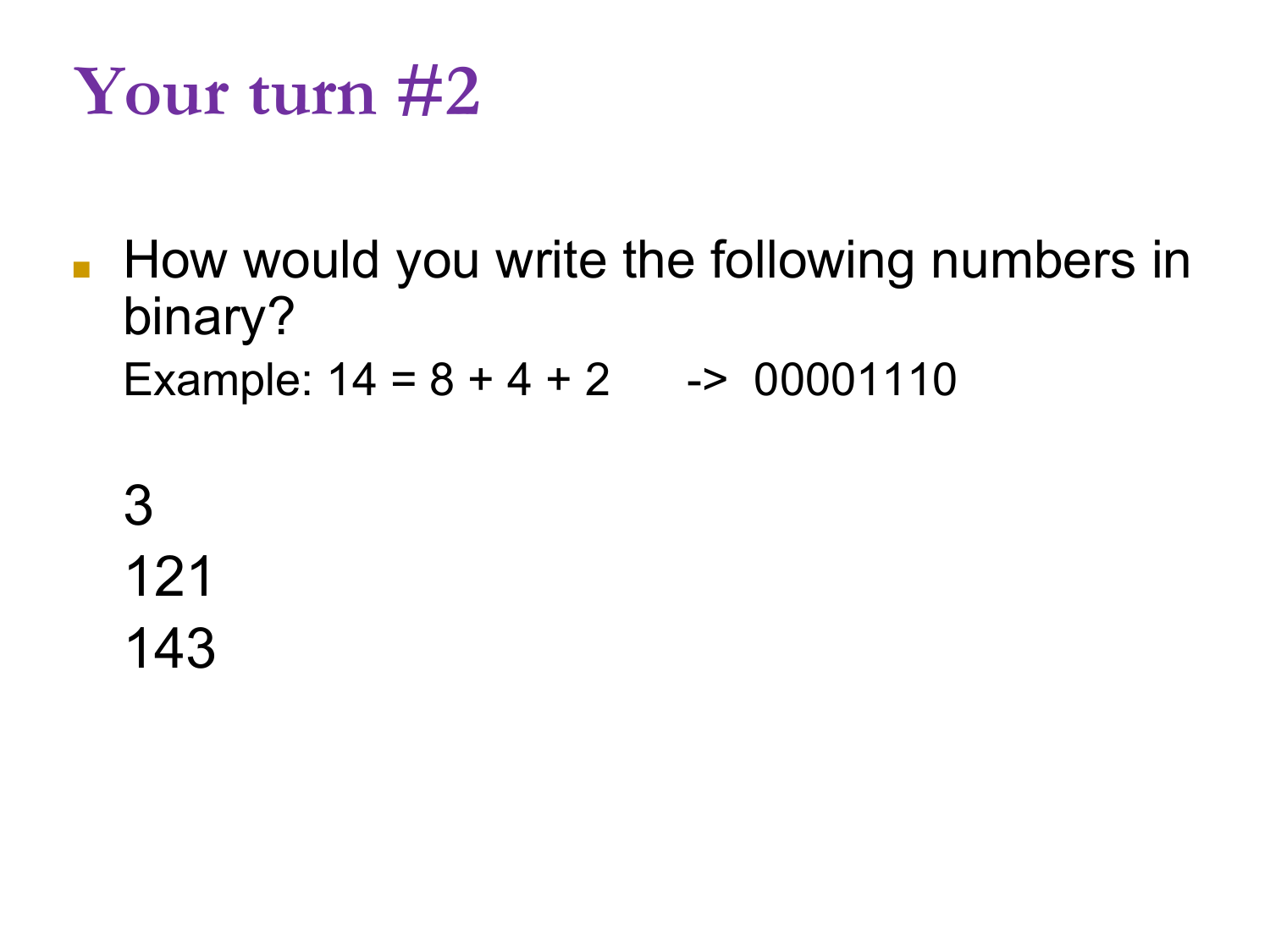# **Encoding**

- Binary numbers can represent more things than just integers
- Another example is ASCII
	- ❑ American Standard Code for Information Interchange
	- ❑ Character encoding scheme based on the English alphabet
	- http://en.wikipedia.org/wiki/ASCII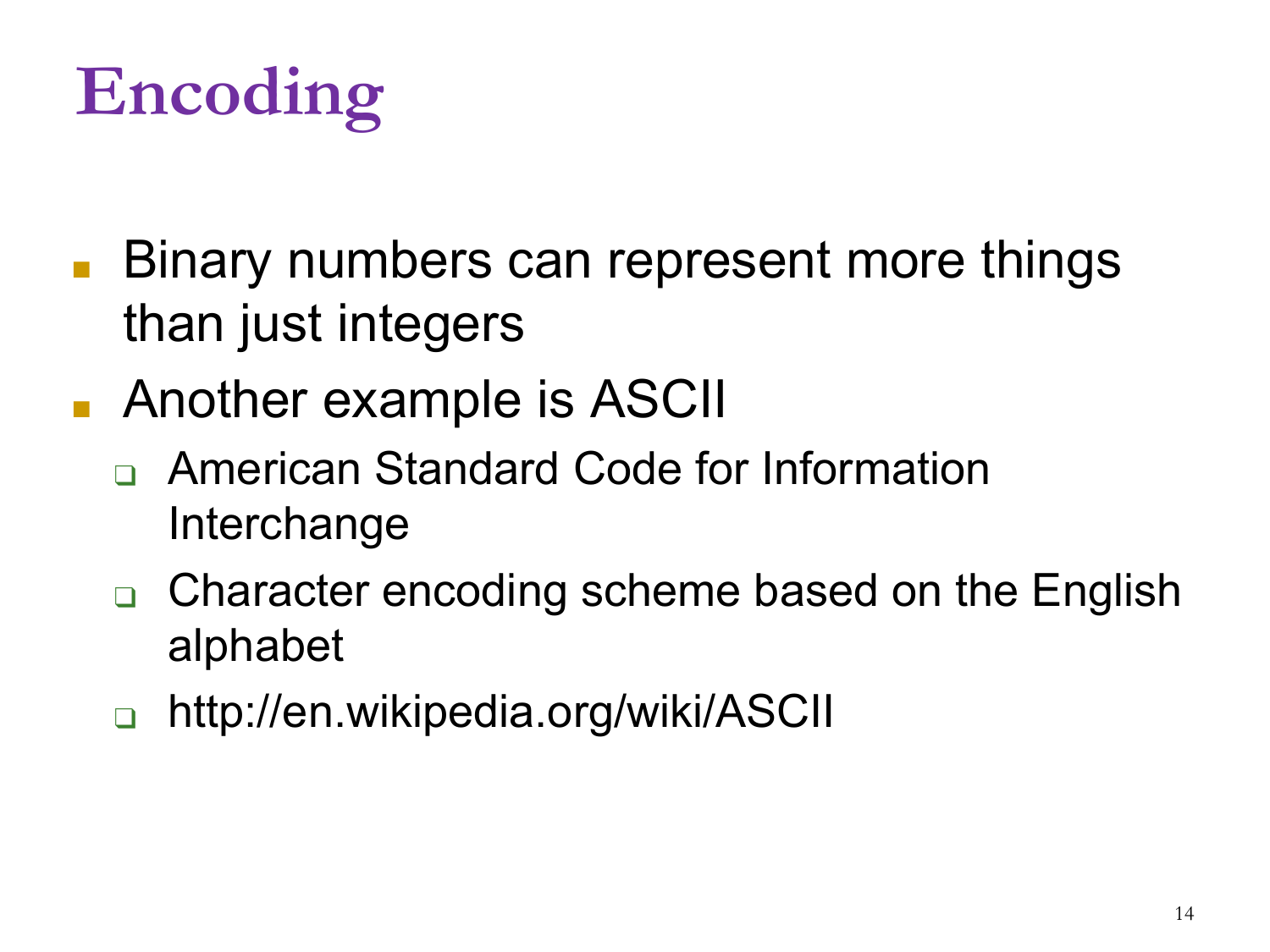# **Programming in Python**

#### ■ We will be using Python3

- Install on your own computers or use one of the ITTC or Wright Hall labs
- □ Can install from http://www.python.org
- ❑ Walkthrough

Be sure to use **version 3** (not version 2)!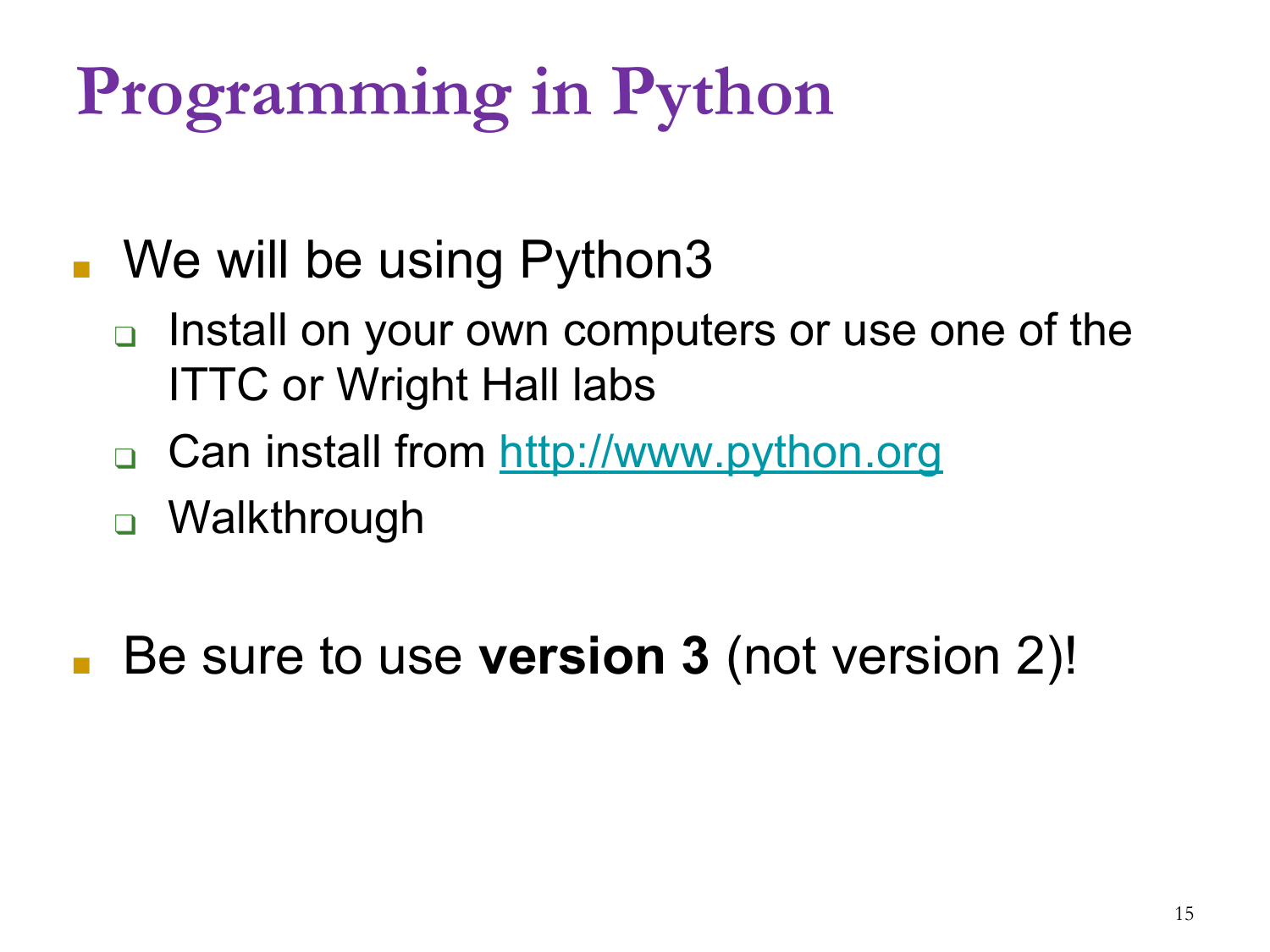# **Problem Solving**

- How do humans solve problems?
	- ❑ Once we know that, how do we translate that to how a computer would solve a problem?
- Get in groups of two or three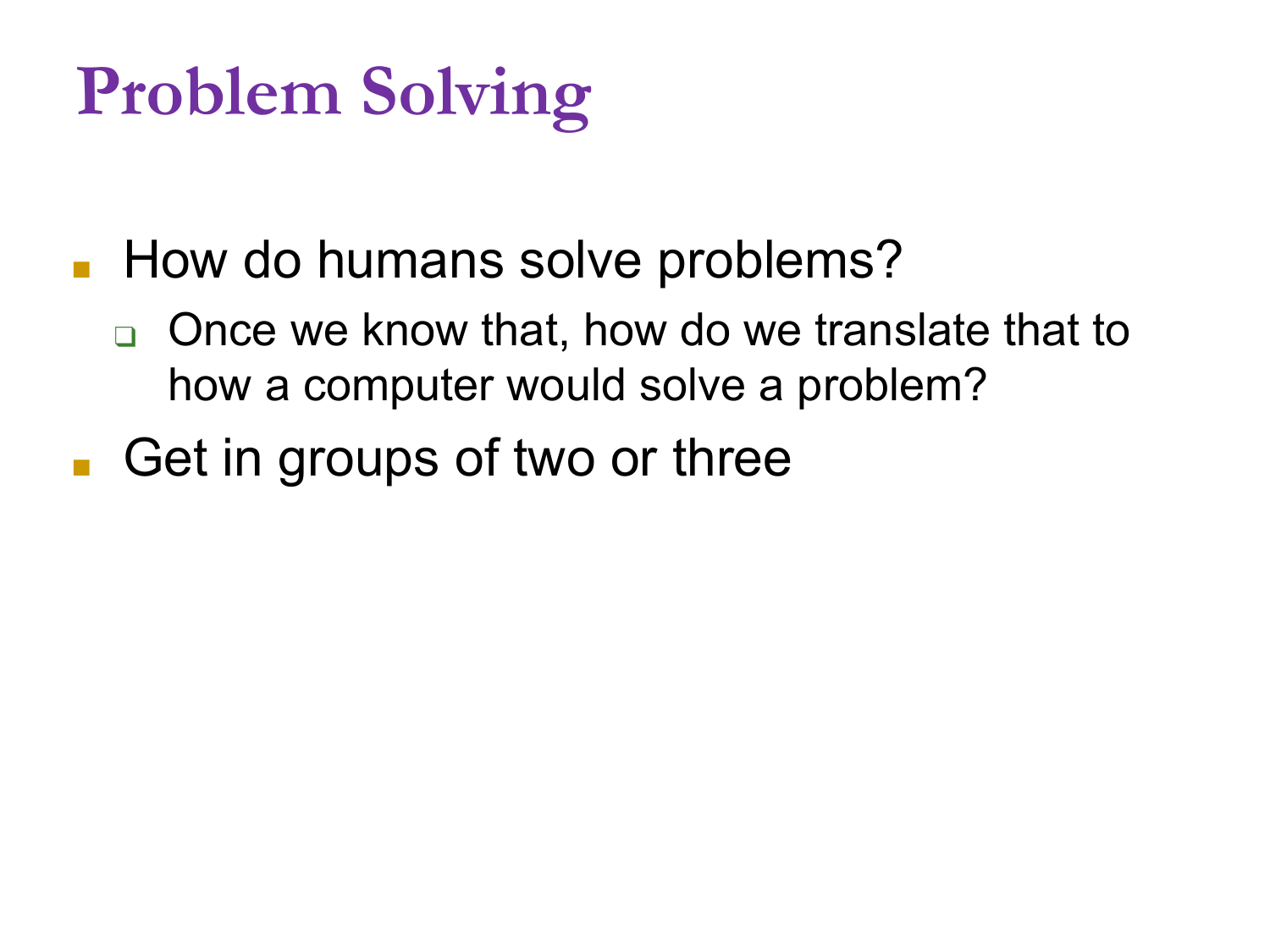### **Problem #1**

- <sup>∙</sup> Suppose that on a recent trip, you left Cedar Falls with a full tank of gas and your odometer read 64783 miles.
- <sup>∙</sup> When you returned, your odometer read 64969 miles. You refilled your gas tank with 8 gallons of gas.
- <sup>∙</sup> What was your mileage per gallons (or MPG)?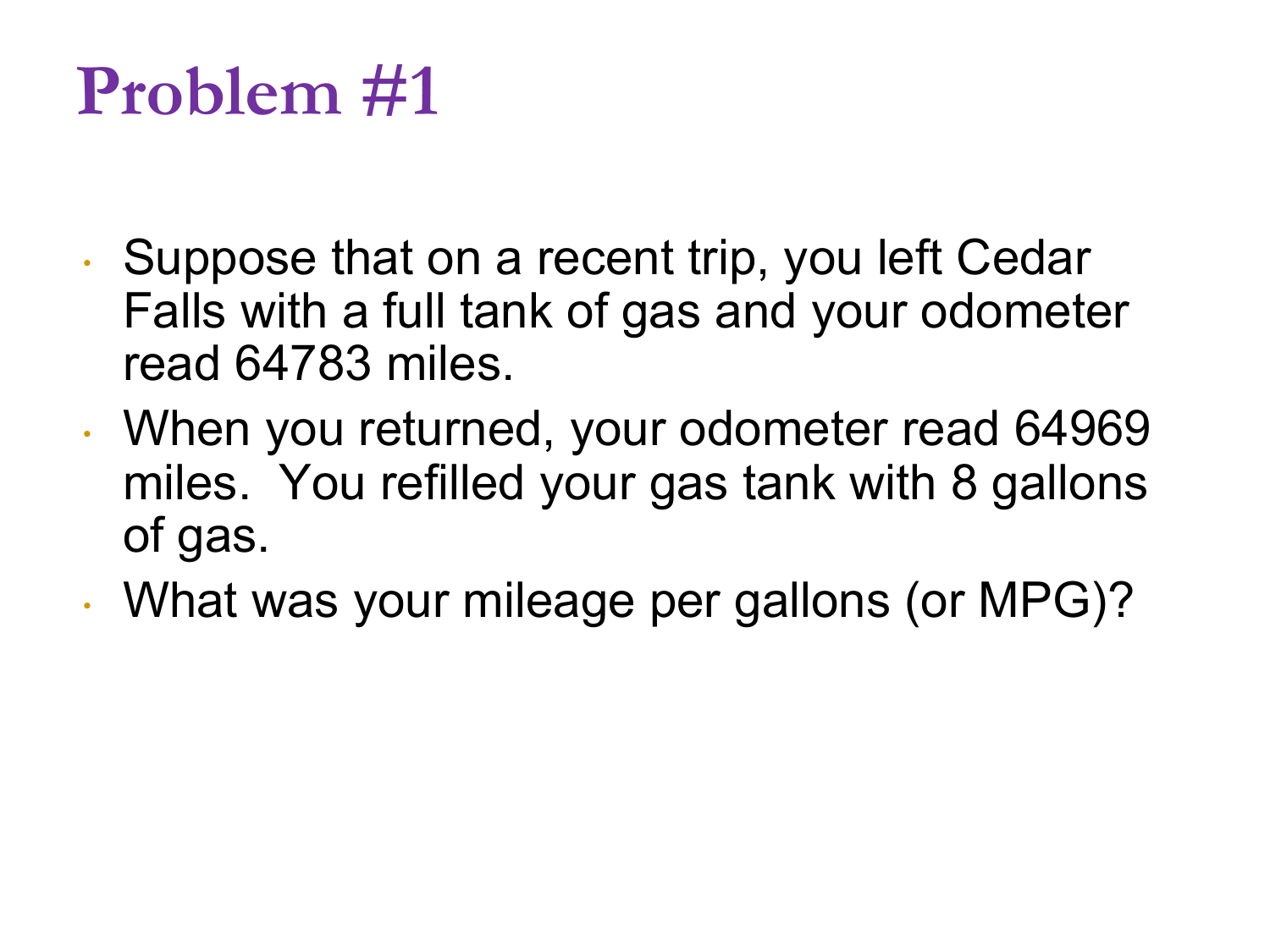### **Problem #1**

- <sup>∙</sup> What is the answer?
- <sup>∙</sup> How did you arrive at this specific answer?
- <sup>∙</sup> What is the general purpose algorithm to solve this class of problem?